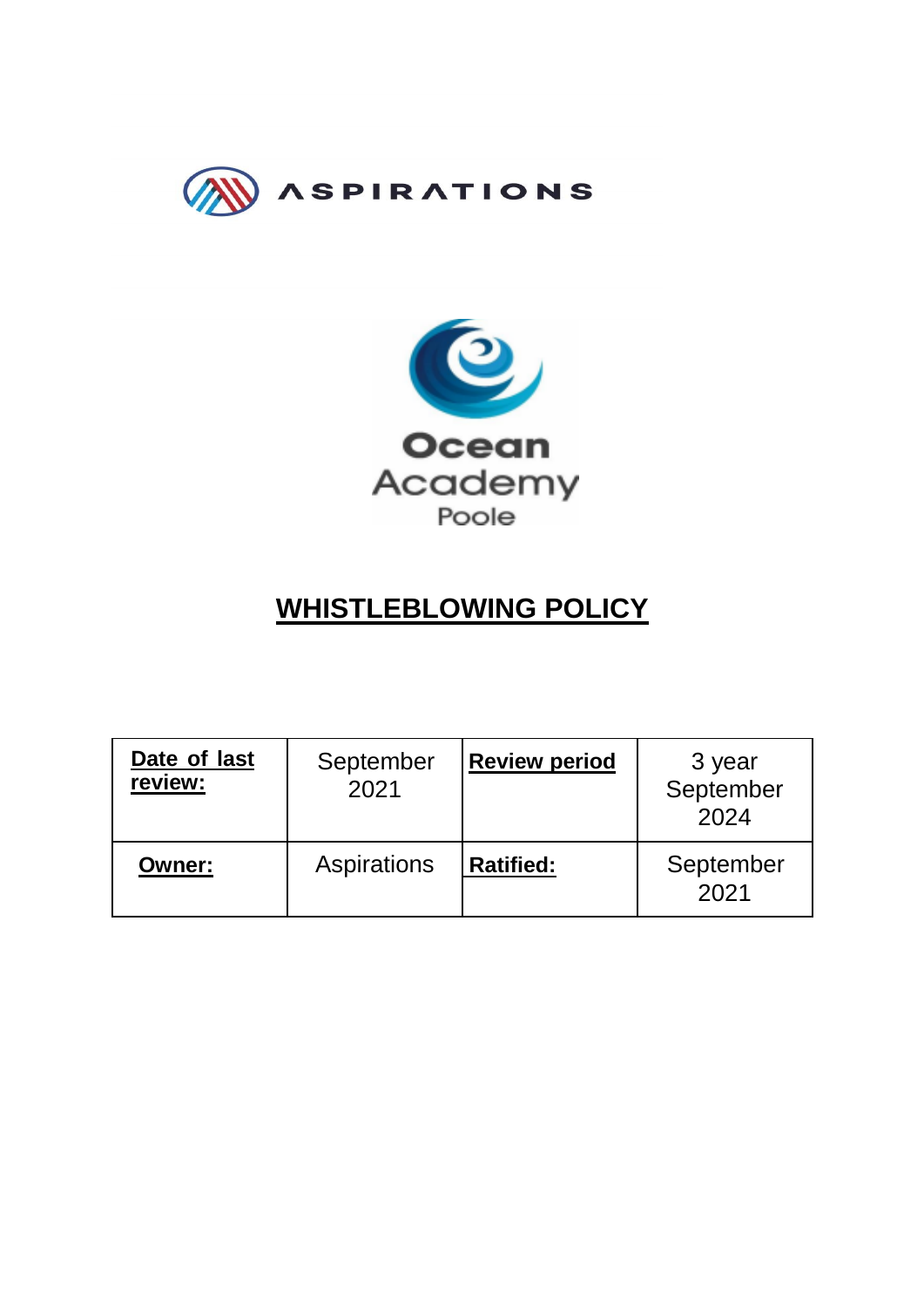

## **WHISTLEBLOWING POLICY**

| <b>Version control</b>              |                                                                                                                                                                                                                                                                                                                                                  |  |  |  |  |
|-------------------------------------|--------------------------------------------------------------------------------------------------------------------------------------------------------------------------------------------------------------------------------------------------------------------------------------------------------------------------------------------------|--|--|--|--|
| Whistleblowing Policy 2021-09-01    | No significant changes made.                                                                                                                                                                                                                                                                                                                     |  |  |  |  |
| Whistleblowing Policy 2019-09-01    | Update to align with revised job titles and changed<br>governance arrangements.                                                                                                                                                                                                                                                                  |  |  |  |  |
| Whistleblowing Policy 2018-12-01(1) | The Policy has been updated to take account of<br>changes that have been made to job titles and<br>management/governance arrangements since the<br>previous version.                                                                                                                                                                             |  |  |  |  |
| Whistleblowing Policy 2017-01-11    | This Policy is to be subject to consultation with the<br>recognised trade unions and has not been jointly<br>agreed. Despite the absence of joint agreement about<br>the Policy, The Trust has decided to implement the<br>Policy with effect from January 2017. This version is<br>based largely on the original Policy established in<br>2013. |  |  |  |  |

| Date of next<br>review:                                                               | September 2023 | Owner:                 | Director of HR &<br>Compliance               |  |  |
|---------------------------------------------------------------------------------------|----------------|------------------------|----------------------------------------------|--|--|
| Type of policy:                                                                       | <b>Network</b> | <b>Approving Body:</b> | <b>Executive Operational</b><br><b>Board</b> |  |  |
| Whietlablowing Daliey 2021 00:01<br>$D_{0}$ $\alpha$ $\alpha$ $\beta$ $\beta$ $\beta$ |                |                        |                                              |  |  |

Whistleblowing Policy 2021-09-01 Page **1** of **8**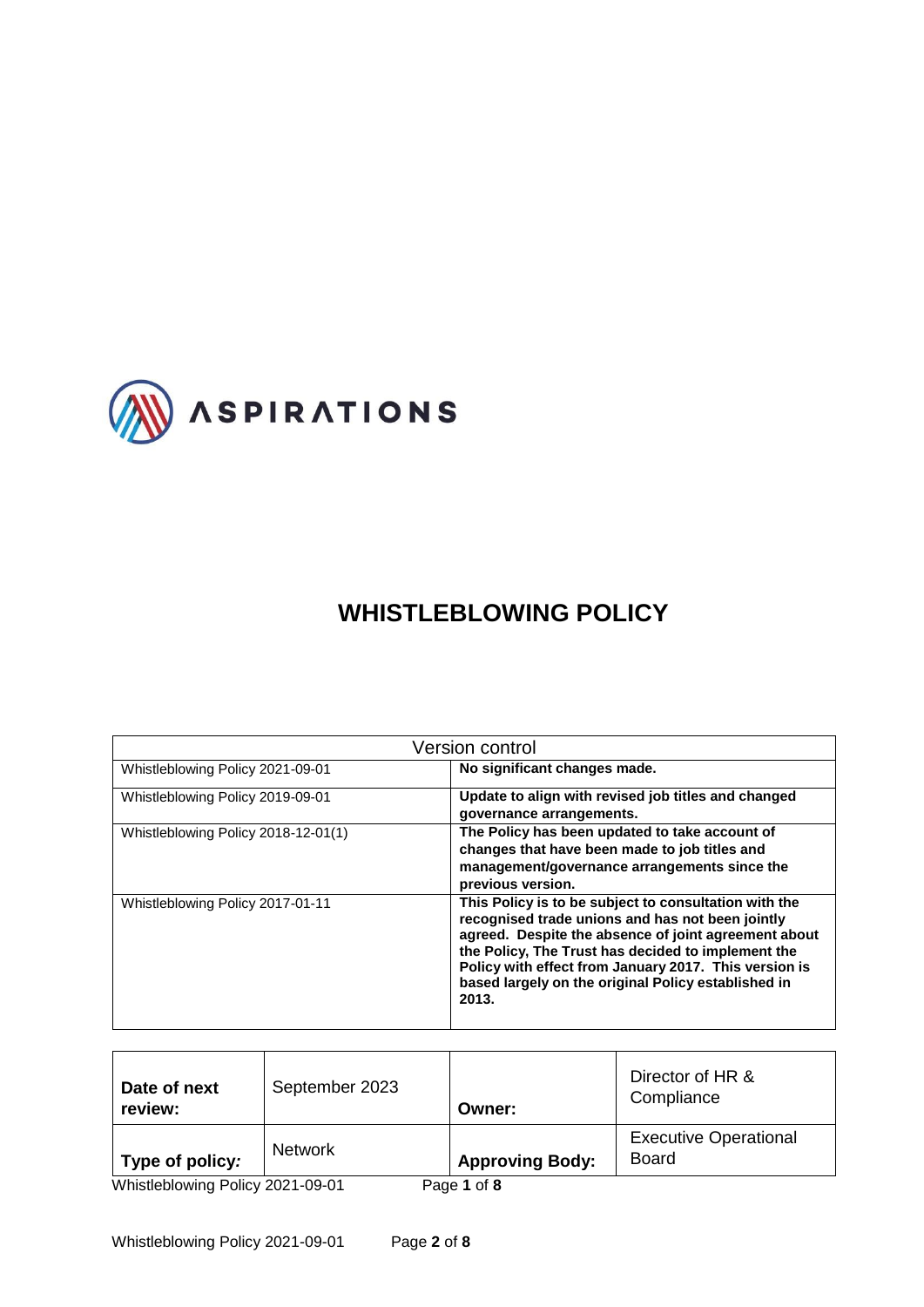## **1. Introduction**

1.1 The Aspirations Academies Trust (Aspirations/ the Trust) is committed to achieving the highest possible levels of service and ethical standards. A key measure towards achieving this is to have suitable procedures established in accordance with the Public Disclosure Act 1998, that enable staff to report concerns where they believe there has been wrongdoing on the part of management or fellow employees or those involved in the governance of the Trust and/or its academies. Accordingly, the Trust has a long

established Whistleblowing Policy which is regularly reviewed. As well as being available within each academy, the Whistleblowing Policy can be accessed from the 'Policies and legal information' area of the Aspirations Academies Trust

website: <https://www.aspirationsacademies.org/about-us/policies-and-legal-information/>

- 1.2 Whistleblowing is the reporting by workers or ex-workers, of wrongdoing such as fraud, malpractice, mismanagement, breach of health and safety law or any other illegal or unethical act whether this is on the part of management, by fellow employees or by members of the Trust's governance bodies (e.g. members of the Regional Boards or members of the Trust Board). Complaints may be localised, for example relating to an issue at one of the Trust's academies, or be more general in scope.
- 1.3 The Whistleblowing Policy is established in line with the Public Interest Disclosure Act 1998 (available at [http://www.opsi.gov.uk/acts/acts1998\)](http://www.opsi.gov.uk/acts/acts1998) to enable workers to raise relevant issues of concern in an appropriate manner.

## **2. Purpose**

- 2.1 The Policy aims to:
	- Encourage workers to feel confident in raising concerns
	- Establish a fair and impartial investigative procedure
	- Provide avenues for workers to raise concerns and receive appropriate feedback
	- Ensure that workers receive a response to concerns and are aware of how to pursue them if they are not satisfied
	- Ensure that workers will be protected from any reprisals or victimisation by the Trust, provided that there is reasonable belief that the matter disclosed tends to show wrongdoing and that the disclosure has been made in an appropriate manner and in good faith

## **3. Scope**

- 3.1 The Policy is relevant to all who work or have worked for the Trust who have cause to raise concerns of the sort outlined in 1.2 and detailed more specifically in section 7.
- 3.2 The term "worker" broadly includes employees, contractors, agency workers, trainees and a person who is or was subject to a contract to undertake work or services for the Trust.
- 3.3 The Whistleblowing Policy is designed to sit alongside the Trust's Grievance Policy and Complaints Procedure. As a guideline these two other policies are applicable as follows:
	- The Grievance Policy is available to the Trust's employees (and in some circumstances other workers of the Trust) and is primarily a mechanism for the raising of employment related concerns that directly affect the person raising the grievance.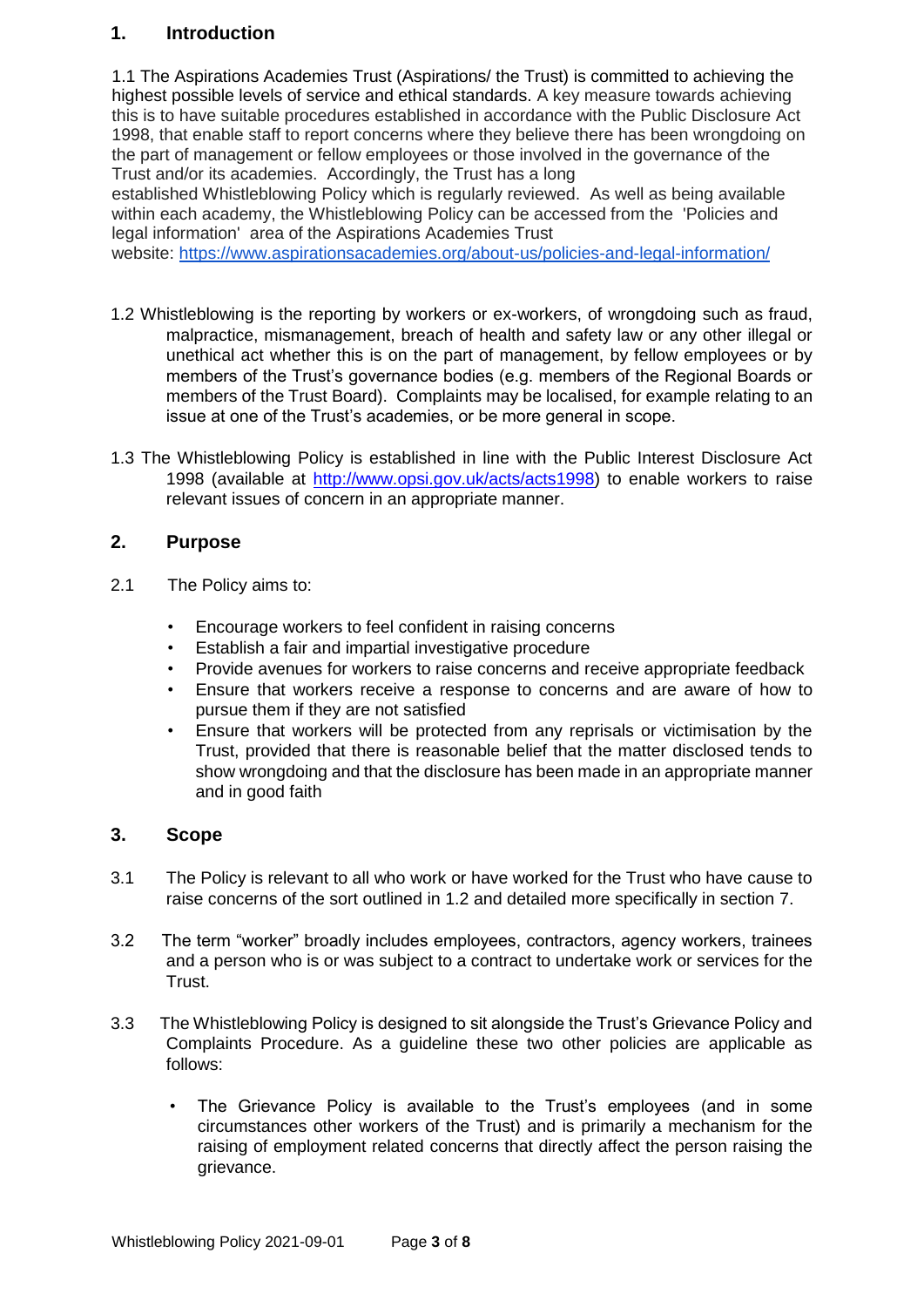The Complaints Procedure is for those who are not employees of the Trust. Primarily, though not exclusively, it is a mechanism for those in the communities of the Trust's academies to raise matters of concern relating to the academy with which they are associated.

## **4. Equal Opportunities**

4.1 The Whistleblowing Policy must always be applied fairly and in accordance with employment law and the Aspirations Academies Trust Equal Opportunities Policy.

## **5. Responsibilities**

- 5.1 The Aspirations Academies Trust Board is responsible for maintaining fair, consistent and objective procedures for matters relating to whistleblowing across all areas of the Trust, including its academies. Accordingly it shall arrange for the Whistleblowing Policy to be reviewed periodically consulting as appropriate, including with unions in accordance with the Trust's Trade Union Recognition Agreement.
- 5.2 Within each academy, the Principal, in conjunction with the Regional CEO, has overall responsibility for the internal organisation, control and management of matters concerning the implementation of the Whistleblowing Policy. Managers may have responsibilities delegated to them by the Executive Principal that are consistent with their job roles for matters concerning the application of procedures under the Policy.
- 5.3 In parts of the Trust's organisational structure other than academies, the Managing Director has overall responsibility for the internal organisation, control and management of matters concerning the implementation of the Whistleblowing Policy. Managers will have responsibilities delegated to them by the Managing Director that are consistent with their job roles for matters concerning the application of procedures under the Policy (e.g. a Regional CEO would hold responsibility for staff reporting within their regional team).

## **6. Timing**

6.1 Procedures undertaken in accordance with the Whistleblowing Policy should normally be conducted within the timescales laid down in this document. However, if there is a valid reason to do so, timescales can be varied. If this is initiated by management, the employee should be given an explanation if this occurs and informed when a response or meeting can be expected. Delays should not normally exceed 10 working days.

## **7. Concerns that may be raised through the Whistleblowing Policy**

- 7.1 The Whistleblowing Policy is the appropriate policy through which workers may raise concerns that are of a nature as set out in the Public Interest Disclosure Act, these being:
	- a) That a crime has been committed, is being committed, or is likely to be committed
	- b) That a person has failed, is failing, or is likely to fail to comply with any legal obligation to which they are subject, for example a breach of contract.
	- c) That a miscarriage of justice has occurred, is occurring, or is likely to occur
	- d) That the health and safety of an individual has been, is being, or is likely to be endangered
	- e) That the environment has been, is being or likely to be damaged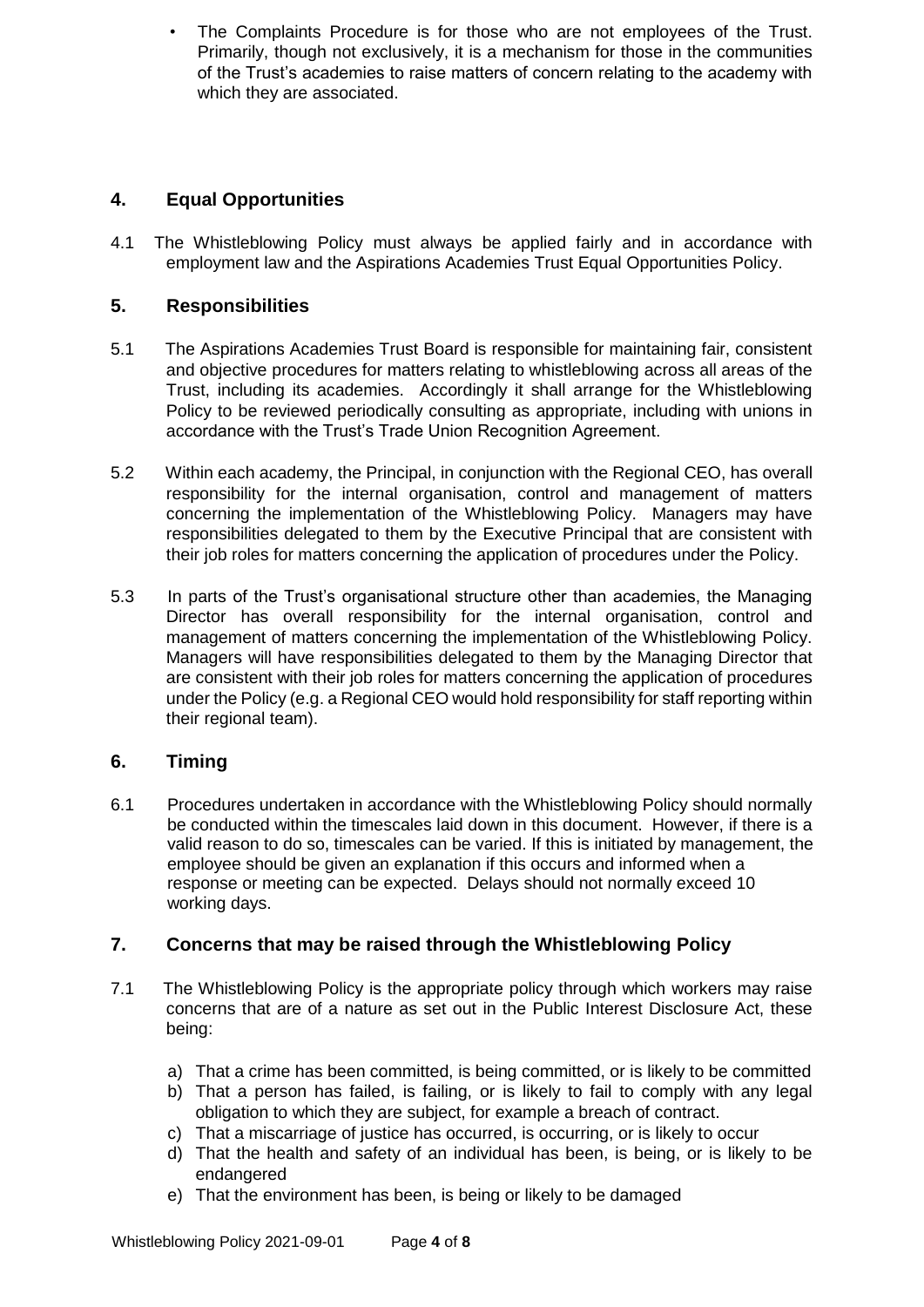- f) That information tending to show any of (a) to (e) above has been concealed or is likely to be deliberately concealed.
- 7.2 Complaints of a different nature to the above may more appropriately be raised with reference to a different policy, e.g. the Grievance Policy or through appeals mechanisms related to policies such as the Pay Policy, Appraisal Policy, Disciplinary Policy, etc.

### **8. The Aspirations Academies Trust's assurances to workers**

#### *8.1 To ensure workers have the right to disclose a concern*

8.1.1 Workers have the right to disclose a concern/issue if the Trust/Academy does not deal with the matter. However, the duty of fidelity is implied by the law in every contract of employment and prohibits employees from disclosing employers' confidential information, unless it is in the public interest that information is disclosed or unless the Trust/Academy fails to properly consider or deal with the issue.

#### *8.2 To protect workers*

- 8.2.1 If a worker makes a disclosure on one or more of the matters listed above (see 7.1) and they have a reasonable basis for believing that the concern is real and they are acting in good faith, the worker will not suffer any detriment, even if after investigation it transpires that the concern is unfounded. The Trust will not tolerate the harassment or victimisation of any worker raising a genuine concern.
- 8.2.2 The Trust encourages workers to identify themselves as the whistleblower when raising a complaint to an appropriate person within the Trust in accordance with this Policy (as set out under 9.1 below). While the Policy allows complaints to be submitted anonymously, it must also be stated that if a whistleblower chooses not to disclose their identity it may be significantly more difficult for the matter to be investigated or to provide protection and feedback to the whistleblower. Accordingly, while whistleblowing concerns raised anonymously will be considered, it will not be possible to apply all aspects of this policy when considering them.
- 8.2.3 Where workers identify themselves when raising a whistleblowing concern they may ask that their identity is protected (e.g. that their identity is not disclosed to those who are the subject of their complaint). The Trust/Academy will consider with the whistleblower how this wish may best be met. However, in some circumstances the Trust cannot rule out the possibility of there being a legal obligation for the source of a whistleblowing complaint to be disclosed (for instance because the worker's evidence is needed in court). Similarly when an investigation is progressed relating to a whistleblowing concern, in some circumstances those subject to investigation could draw assumptions about the origins of the complaint about them. Where this seems likely, the Trust will carefully consider with the whistleblower the appropriate measures that could be taken to ensure the whistleblower does not suffer any detriment, harassment or victimisation.

#### **9. Internal procedure**

#### **9.1 Stage one - notification**

9.1.1 The worker raising the concern (the "whistleblower") may communicate their concern either orally or in writing. Paragraphs 9.1.2 to 9.1.6 set out details of those to whom the whistleblower would appropriately raise their concern.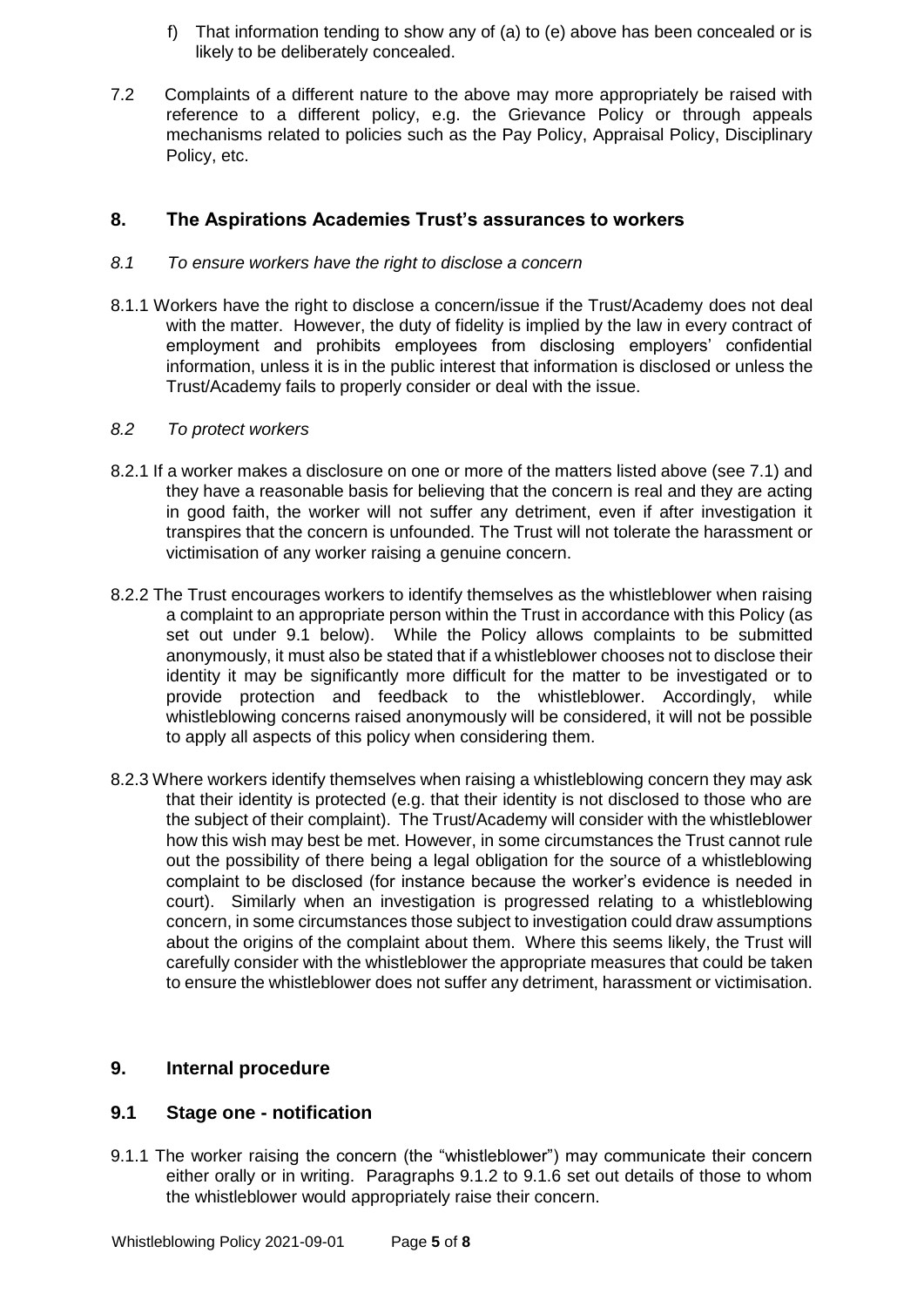- 9.1.2 As a general principle, where the whistleblower's concerns relate to a manager, the person to whom they report their concern should not hold a role that is less senior within the organisation than the person who is the subject of their concern.
- 9.1.3 Subject to paragraph 9.1.2, workers within an academy should raise their concerns with one of the following:
	- a. their line manager
	- b. a member of the senior leadership team to whom their line manager reports
	- c. the Principal
	- d. the Regional CEO
	- e. or, if due to the nature of their concern the whistleblower considers it inappropriate to raise the matter with any of the above, they may raise the matter with the Trust's Director of HR & Compliance or Director of Finance or, *in exceptional circumstances*, with the Deputy Managing Director, Managing Director or Chair of the Board of Trustees.
- 9.1.4 Subject to paragraph 9.1.2, workers within a regional team should raise their concerns with one of the following:
	- a. the Regional CEO
	- b. or, if due to the nature of their concern the whistleblower considers it inappropriate to raise the matter with the Regional CEO, they may raise the matter with the Trust's Director of HR & Compliance or Director of Finance or, *in exceptional circumstances*, with the Deputy Managing Director, Managing Director or Chair of the Board of Trustees
- 9.1.5 Subject to paragraph 9.1.2, workers within the Trust's central team should raise their concerns with one of the following:
	- a. the Director of HR & Compliance or Director of Finance
	- b. the Deputy Managing Director or Managing Director
	- c. or if due to the nature of their concern the whistleblower considers it inappropriate to raise the matter with any of the above, they may raise the matter with the Chair of the Board of Trustees
- 9.1.6 If communicating a concern in accordance with 9.1.3(e), 9.1.4(b) or 9.1.5 the matter can be raised in an email to compliance@aspirationsacademies.org making it clear in the email which person the communication is directed to. Alternatively, written correspondence can be addressed to the relevant individual at Aspirations Head Office, World Business Centre 3, Heathrow Airport, Newall Road, Hounslow, TW6 2TA. Contact with any of the named indviduals can also be initiated by calling the Aspirations Head Office on 020 7360 4400. General queries about the Whistleblowing Policy can also be raised with members of the Trust's central HR & Compliance Team using these contact details.
- 9.1.7 All dealings with the whistleblower's complaint must be undertaken on a confidential basis.
- 9.1.8 Unless the manager to whom the matter is raised has clearly evident and good reason to believe the concern raised is not genuine, then the concern will be progressed as follows.
- 9.1.9 As appropriate, the manager will liaise with a more senior manager as set out below:
	- $\circ$  For complaints raised within an academy they will liaise with the Principal (unless the complaint is related to the Principal in which case the manager should liaise with the Regional CEO or the Trust's Deputy Managing Director, as appropriate)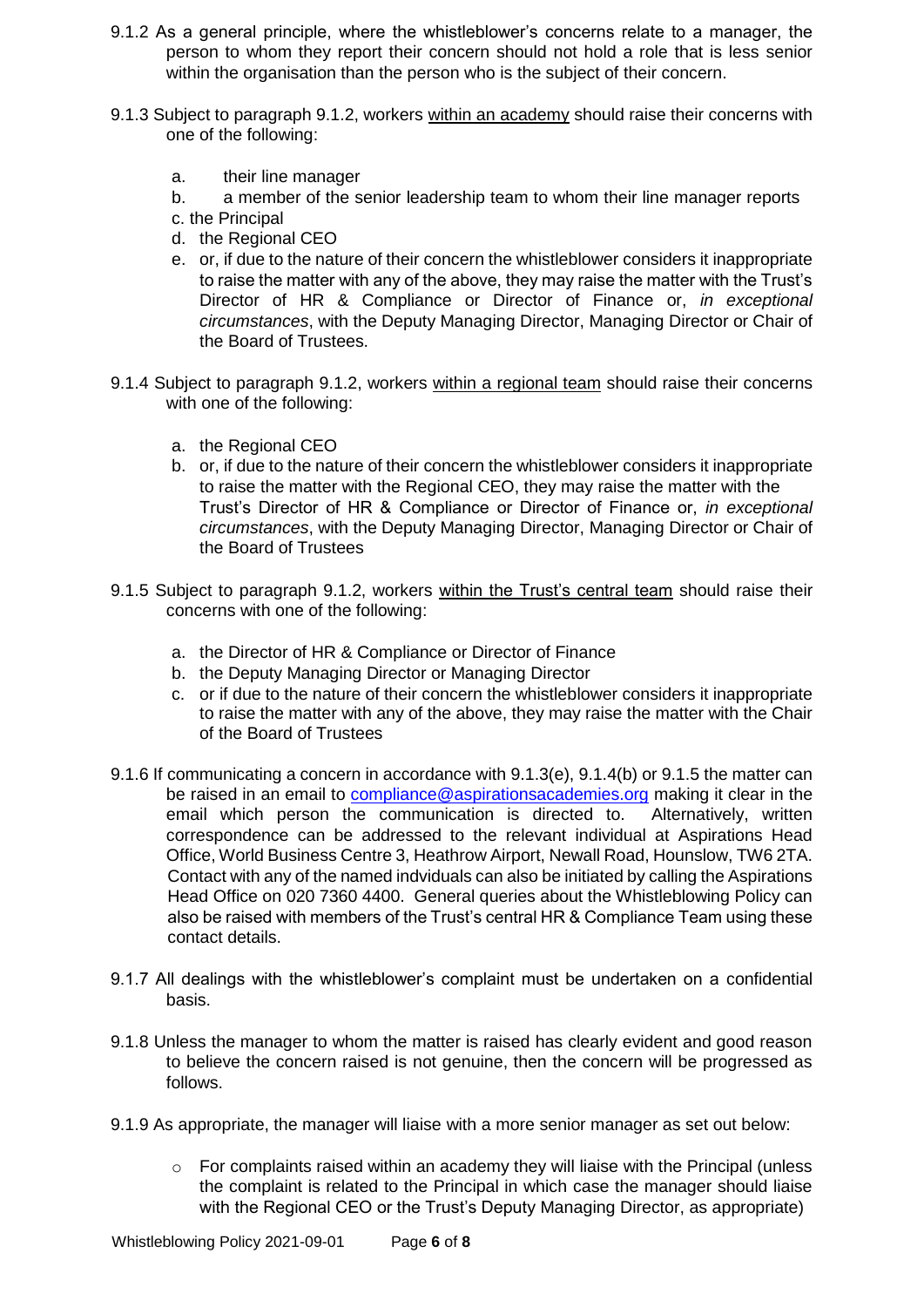- $\circ$  For complaints raised within the central team they will liaise with the Deputy Managing Director or Managing Director (unless the complaint is related to either of these post holders in which case it would be with the Chair of the Board of Trustees.
- 9.1.10 The senior manager as defined in 9.1.9 will take relevant advice (normally from the Director of HR & Compliance or Director of Finance in the first instance) with a view to deciding who will take the role of "Determining Manager" and "Assessor" in progressing the matter further, as set out in 9.2 and 9.3. Generally the role of Determining Manager will be given to a Principal, a Regional CEO or senior manager within the Trust's central team, subject to the nature of the complaint and those to whom the complaint relates.

## **9.2 Stage two – the meeting**

- 9.2.1 The Assessor will interview the whistleblower within ten working days, in confidence, (the interview must be progressed with no avoidable delay if there is an immediate danger to loss of life or serious injury) and will:
	- Obtain as much information as possible from the whistleblower about the grounds for their belief of malpractice;
	- Consult with the whistleblower about further steps that could be taken;
	- Inform the whistleblower of appropriate routes if the matter is not considered to fall within the scope of the Aspirations Academies Trust Whistleblowing Policy.
- 9.2.2 At the interview the whistleblower may be accompanied by a recognised trade union representative or a work colleague. The Assessor may be accompanied by a note taker.

## **9.3 Stage three – the outcome**

- 9.3.1 Within ten working days of the interview, the Assessor will recommend to the Determining Manager one of the following:
	- The matter to be investigated internally by the academy
	- The matter to be investigated by the Trust but by someone external to the academy  $\Box$  The matter to be investigated by the external auditors appointed by the Trust
	- The matter to be reported to the Department for Education, Police or other relevant external agency
	- That no further action is taken, subject to 9.3.2.
- 9.3.2 The grounds on which a recommendation may be made that no further action is taken may include:
	- The Assessor is satisfied that, on the balance of probabilities, there is no evidence that malpractice has occurred, is occurring or is likely to occur;
	- The Assessor is satisfied that the whistleblower is not acting in good faith;
	- The matter is already (or has been) the subject of proceedings under one of the academy's other procedures or policies;
	- The matter concerned is already the subject of legal proceedings, or has already been referred to the Police, the external auditors, the Department for Education or other relevant external agency/authority.